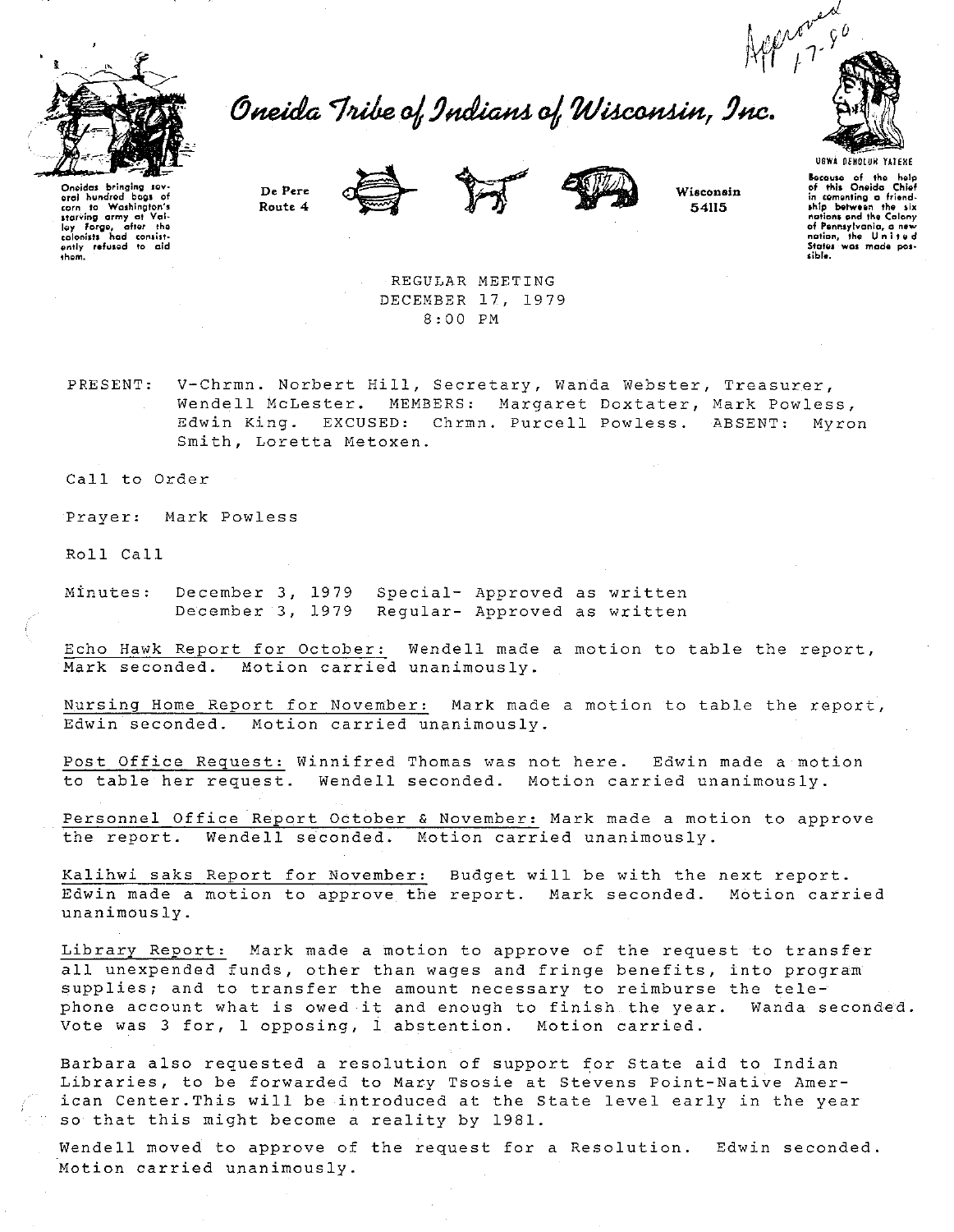**Oneida Tribe of Indians of Wis., Inc.**  .<br>Regular Monthly Meeting December 17, 1979 Page 2

**Bark made a motion to have Barbara write up the Resolution and have the Tribal Secretary sign it. Wendell seconded. Motion carried unanimously.** 

Ernie suggested increasing the rent for OTDC to help the Library pay for its utilities. Wendell will work this out with Ernie and report back to **Business Committee.** 

Mark moved to approve of the Library report. **Edwin seconded. Motion carried unanimously.** 

Planning Dept.: Planning Dept. request a special meeting with the Busi**ness Committee and Housing. Wendell also would like a special meeting to**  go over application for the Controller. The meeting will be Wednesday, December 19, 1979 at 7:00 pm.

The Planning Dept. also presented a application and Resolution for the Tribe to participate in the Wisconsin Federal Property Program. Wendell stated that the Resolution should be ammended to include the Treasurer's **name. Mark made a motion to adopt the resolution. Margaret seconded. Motion carried unanimously.** 

Mark moved to approve of the report. Edwin seconded. **Motion carried unanimously.** 

~arly Childhood: Wendell made a motion to approve of the report for ~vember **and December. Mark seconded. Motion carried unanimously.** 

**Enrollments: Mark made a motion to approve the removal of 6 members from**  the rolls. Wendell seconded. Motion carried unanimously.

Mark made a motion to approve the leave of absence for the Roll Clerk for 4 weeks (in the mornings only) beginning January 7 to February l, 1980. She will be in the office Monday-Friday from 12:00 to 4:30. Wendell **seconded the motion. Motion carried unanimously.** 

Wendell made a motion to approve of the relinquishment of Michael Allen **Skenandore. Mark seconded. Motion carried unanimously.** 

Wendell made a motion to approve of the December enrollments. **Margaret seconded. Motion carried unanimously.** 

Mark moved to approve of the Roll Clerks report. **Wanda seconded. Motion carried unanimously.** 

Museum Report: Margaret moved to approve of the New Officers for the **museum, they are: Chrmn., Nori Joyce Damrow, V-Chrmn, Ira Cornelius, Secretary, Amelia Cornelius. Edwin seconded the motion. Vote was**  3 for with 2 opposing. (Wendell and Mark). Motion carried.

Margaret moved to approve the report. **Edwin seconded. Motion carried nanirnously.**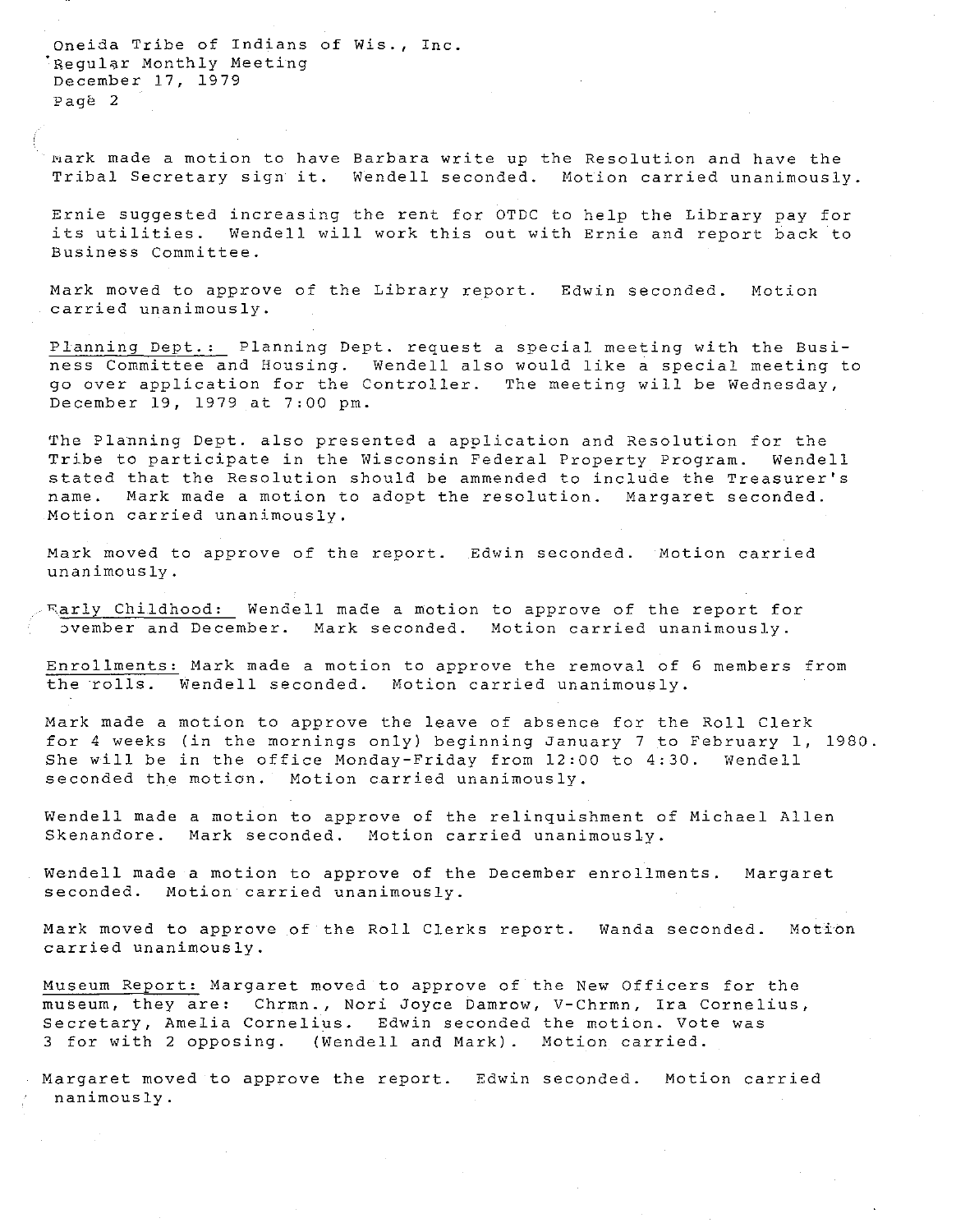**Oneida Tribe of Indians of Wis., Inc.**  Regular Monthly Meeting becember 17, 1979 Page 3

TDC Report: Ernie stated he would rather meet with the Business Committee at another time and go over the Report and Budget. Evulations of his report were made with his knowledge. Wendell suggested we should adress the report when a COntroller comes on board. Wendell moved to table the report until **our first regular meeting in January, this will be at 7:00 pm on Jan. 7, 1980. Edwin seconded. Motion carried unanimously.** 

Ernie also wanted to know how to go about applying for a grant for solar **energy. He will write up a proposal and present it to the Business Committee.** 

**Indian Action Project:** Ernie reported that the Indian Action Project is finalizing its project proposal with the BIA Denver Office, this was agreed **upon at a meeting held in Denver recently. Certain changes which are con**sistant with the new policy direction of the IAP policy were approved in **Washington, that which is the project emphasize planning and construction rather than training as a primary thrust.** 

**Ernie also requested travel for the IAP Director to travel to Denver with**  a draft and come back with a plan. Wendell asked if if would be possible **for the Contracting Officer to come to Oneida. Ernie will ask if they can come in the Spring.** 

**Mark made a motion that Ernie write a proposal to OTDC in Denver for the Indian Action Project which will emphasize planning and Construction ather than Training. Wendell seconded the motion. Motion carried unan-** ~mously.

**Ernie also wanted to strike the request for cigarette license for Lena Corenlius out of his report.** 

**Land Committee: Edwin made a motion to approve the request for a snow**  mobile trail by the W.Depere Snow Owls, a fee will be charged for this. The Land Committee will negotiate. Wendell seconded. Motion carried **unanimously.** 

Mark made a motion to approve the release of the Alice Cornelius land. **Edwin seconded. Motion carried unanimously.**  أيدانيني

**Norbert made a motion to approve of a modification of Robert I.and Terry**  King residential lease. Wendell seconded. Motion carried unanimously.

Wendell made a motion to approve the change in beneficiary request of the Assignment of ANdrew Parker to be changed to Leland and Leatrice Powless. **Edwin seconded. Motion carried unanimously.** 

Wendell made a motion to approve the application for land for Residential purposes for Cheryl Cornelius Van Den Berg. **Edwin seconded. Motion carried unanimously.** 

~dwin made a motion to approve of the proposed Residential lease for Aavid and Doris Smith. Wendell seconded. Motion carried unanimously.